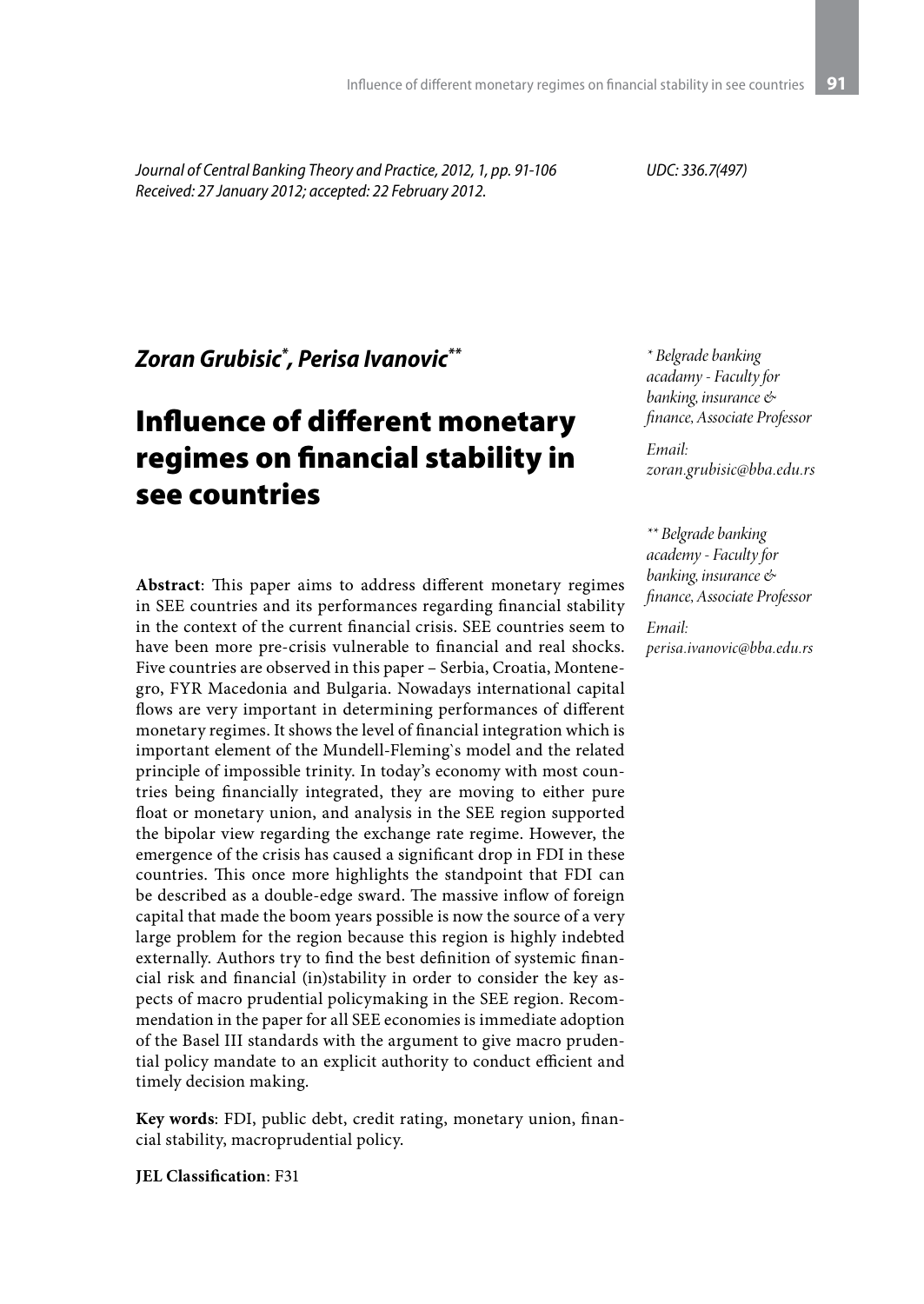#### **1. FDI debate in emerging markets**

In spite of the fact that free-market enthusiasts emphasize that foreign investments act as a motor of industrialization and development, FDI can be described as a double-edge sword. Foreign investments provide required capital and may boost productivity, bringing positive effects on economic growth and global integrations. Most SEE countries are nowadays considered to be the countries that entered the process of transition a bit later in comparison with CEE countries. This brings both advantages and disadvantages; SEE countries are still economically not sufficiently developed but, as a matter of fact, they have a good chance and a great opportunity to use experiences of other transitional economies (for example: countries from Central Europe) in order to go through this inevitable process smoothly. For many countries (especially developing countries), foreign direct investments are significant sources of funding. In the last 20 years, this kind of capital inflows had a significant effect on macroeconomics and growth of an economy. However, the impact of the global financial crisis has changed the conditions for attracting foreign capital. Blanchard et al (2010), claim that different trade and financial exposures and different growth performances of partners in trade explain a large portion of the heterogeneity of growth performances across countries during the crisis.

Foreign direct investments have proved to be resilient during financial crises. There are many examples to support this hypothesis. In East Asian countries, this kind of investments was remarkably stable during the global financial crisis in 1997-1998. On the contrary, other forms of private capital flows, portfolio equity and debt flows, and particularly short-term flows, were subject to large reversals during the same period. The resilience of FDI was also evident during the 1994-1995 Mexican crisis, along with the Latin American debt crisis in 1980s. Consequently, the resilience of FDI could lead many countries to favour FDI over other forms of capital flows. Despite the strong theoretical advantages of free capital flows, the conventional understanding seems to be that many private capital flows pose countervailing risks. Hausmann and Fernández-Arias(2000) suggest why many host countries, even when they are in favour of capital inflows, view international debt flows, especially of the short-term variety, as "bad cholesterol":

*"Short-term lending from abroad is driven by speculative considerations based on interest rate differentials and exchange rate expectations, not on long-term considerations. Its movement is often the result of moral hazard distortions such as implicit exchange rate guarantees or the willingness of governments to bailout the banking system. It is the first to run for the exits in times of trouble and is responsible for the boom-bust cycles of the 1990s."*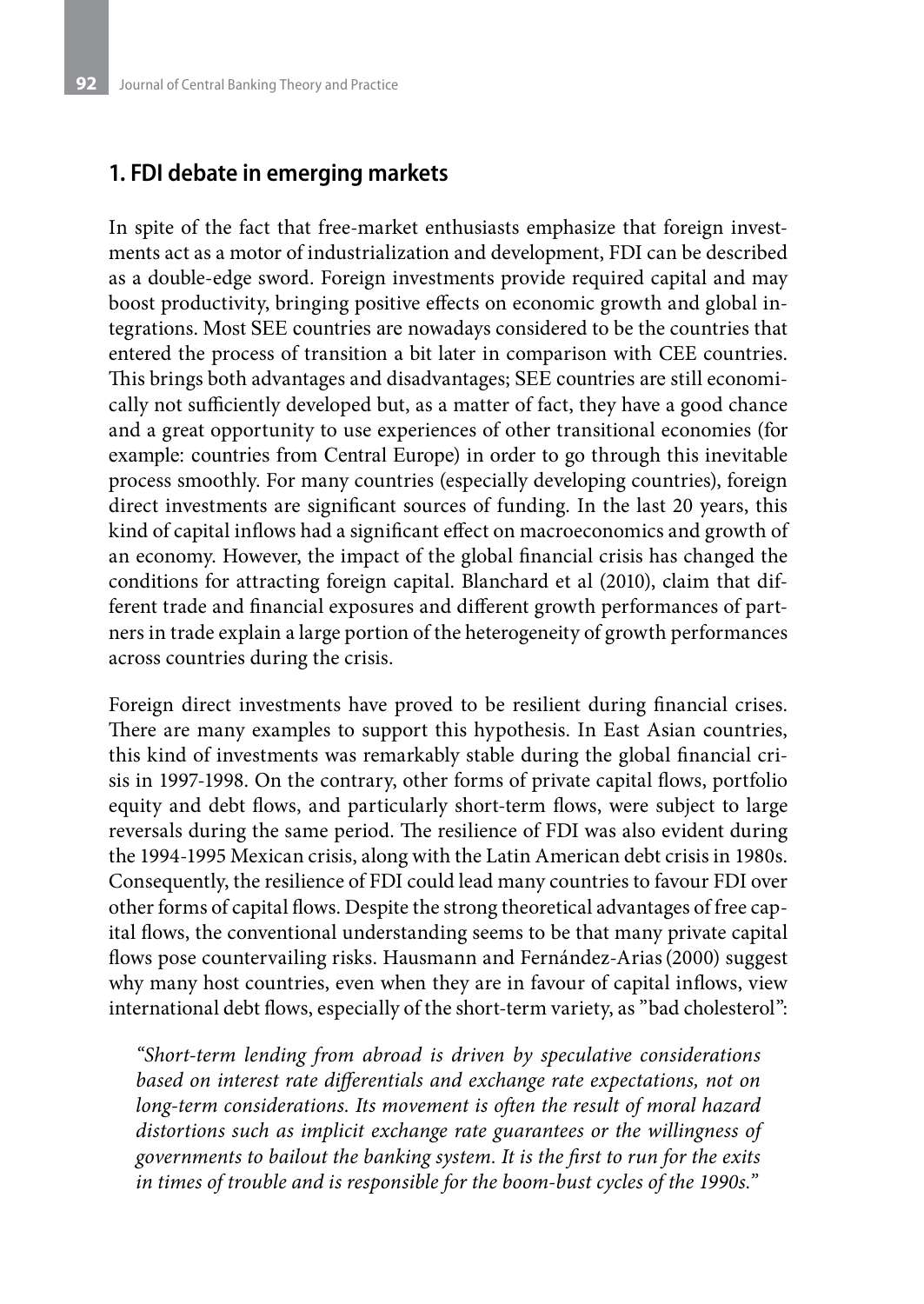Quite the opposite, FDI is viewed as "good cholesterol" because it can award benefits listed previously. An additional benefit is that FDI is thought to be "bolted down and cannot leave so easily at the first sign of trouble."

Regardless of the evidences presented in various studies, other work indicates that countries should be cautious about taking too uncritical attitude toward the benefits of FDI. Hausmann and Fernández-Arias highlighted reasons why a high share of FDI in total capital inflows may be a sign of, just the contrary, a host country's weakness rather than its strength.

One striking feature of FDI flows is that its *share in total inflows is higher in riskier countries*, those with risk measured either by countries' credit ratings for sovereign (government) debt or by other indicators of country risk. There is also evidence that FDI share is higher in countries where the quality of institutions is lower.

One explanation of these paradoxical findings is that FDI is more likely to take place in countries with missing or inefficient markets than other forms of capital flows. In such settings, foreign

#### **Figure 1: FDI share in total inflows (percent) and credit ratings**



investors will prefer to operate directly instead of relying on local financial markets, suppliers or legal arrangements.

The policy implications of this view, argued by Albuquerque (2000), are that "countries trying to expand their access to international capital markets should concentrate on developing credible enforcement mechanisms instead of trying to get more FDI." Similarly, Hausmann and Fernández-Arias suggest that "Countries should concentrate on improving the environment for investment and the functioning of markets. They are likely to be rewarded with increasingly efficient overall investment as well as with more capital inflows." Although it is very likely that FDI, as a share of capital inflows is higher, where domestic policies and institutions are weak, this cannot be regarded as a criticism of FDI by and in itself. Indisputably, without them the host countries could well be much poorer.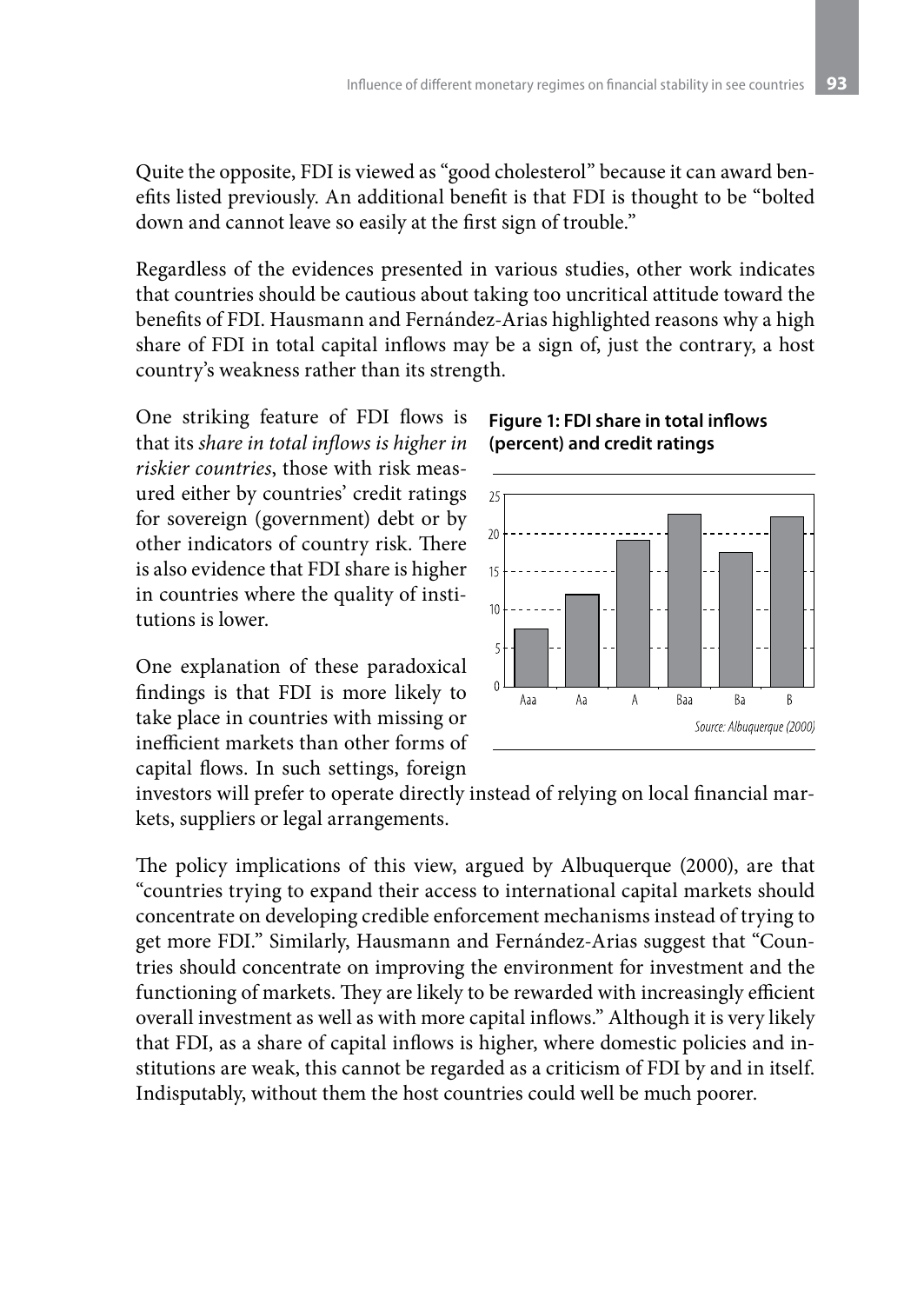### **2. Credit boom in SEE region and its consequences**

The boom years between 2001 and 2007 in South East Europe led to a surge in foreign borrowing to spur consumption at home. This region has traditionally been credit-starved due to decades of political instability. In order to understand how SEE countries became the emerging market and one of the main destinations for international capital, one has to understand the scope of worldwide geopolitical changes. Geopolitical changes in the region therefore acted as a funnel for international capital, diverting much of the money available after 2001 into SEE countries. The region was seen as one of the last true unexploited lending markets in the world.

Before the crisis, the region was flying high on foreign direct investment, overtaking East Asia as the main destination for international capital. However, the massive inflow of foreign capital that made the boom years possible is now the source of a very large problem for the region because this region is highly indebted externally. Most of this debt is held privately, which means that governments themselves are not greatly indebted. However, massive defaults in the private sector are a problem for a government, which, at the end of the day, is the guarantor of last resort. Furthermore, a large proportion of the debt, taken out by both households and businesses, is denominated in foreign currency. Because of this, SEE governments have to make sure that their own domestic currency does not depreciate since this would appreciate the real value of the debts and cause a cascade of defaults throughout the system.

Unfortunately for these countries, the abundance of cheap international credits made it possible to gorge on foreign credit without much thought of the consequences. Consumers in the region, some of whom had never taken out a mortgage or car loan, were suddenly introduced to consumer loans, while businesses flocked to corporate loans for infrastructure and real estate development.

Western countries at the edge of the region – particularly Italy, Austria and Greece – looked to profit from geopolitical changes by re-establishing their former spheres of influence through financial means. These foreign banks brought with them a concept perfected in Europe by the Austrian banks: foreign currency-denominated lending. Austrian banks had experience with the financial mechanism of lending a low interest-rate currency in a higher interest-rate country due to Austria's proximity to Switzerland, which traditionally has had low interest rates. Italian, Austrian and Greek banks therefore bought up local SEE banks or simply established subsidiaries of their own banks and began offering loans in euros and Swiss francs. This financial tool allowed SEE countries with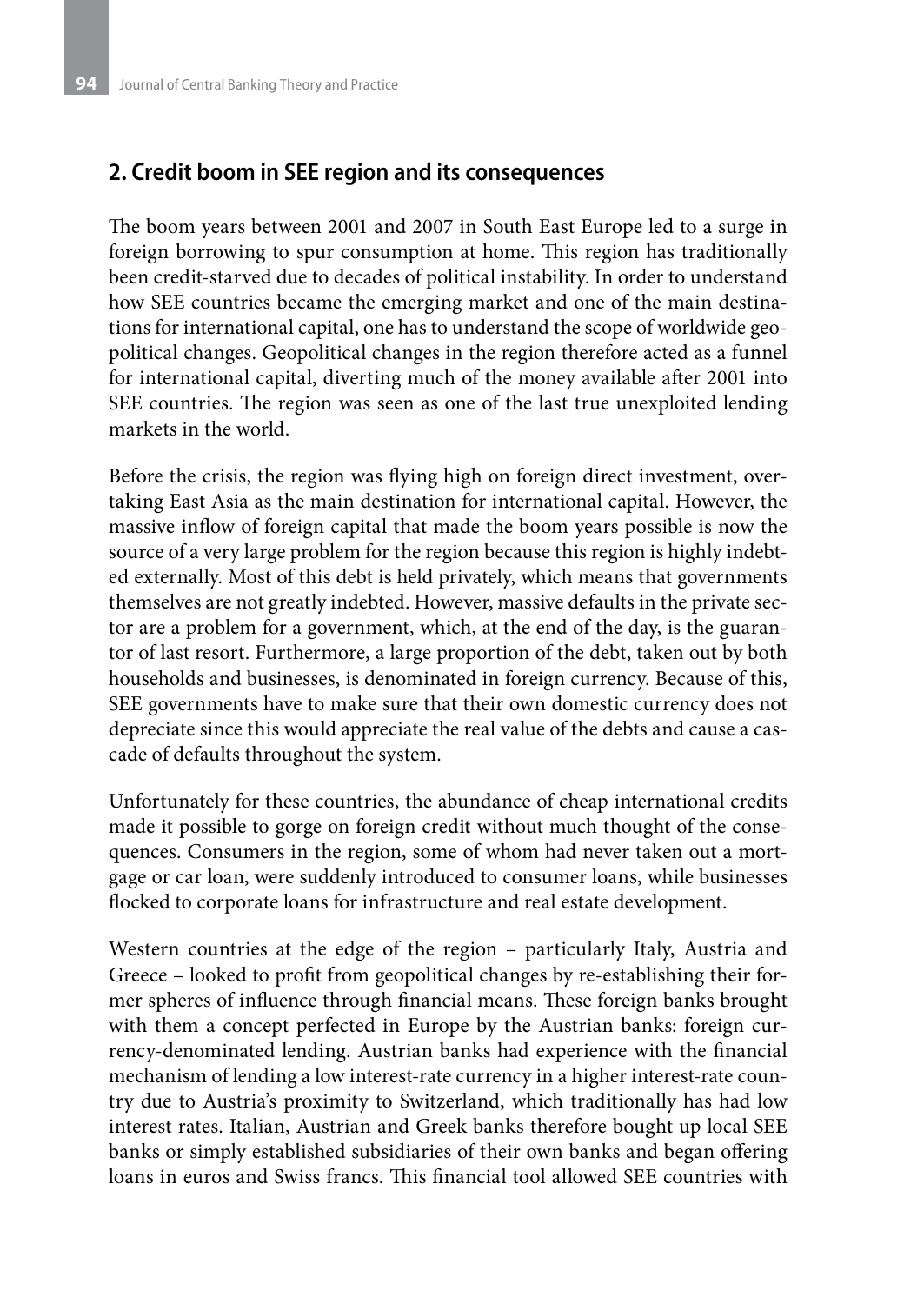endemically unstable currencies and/or high interest rates to piggyback on the low interest rates of the euro and Swiss franc to spur consumption which subsequently led to overall economic growth and the real estate bubble in the region. The table below shows the share of credits nominated in foreign currencies.

#### **Table 1: Credits nominated in foreign currencies**

|                        | % share of credits nominated in foreign currencies<br>in total credits, July 2011 |
|------------------------|-----------------------------------------------------------------------------------|
| Montenegro             | 3%                                                                                |
| Serbia                 | 63.8%                                                                             |
| Croatia                | 74.0%                                                                             |
| Bosnia and Herzegovina | 68.1%                                                                             |
| <b>FYR Macedonia</b>   | 55 9%                                                                             |
| Bulgaria               | 62.2%                                                                             |
| Romania                | 65 9%                                                                             |
| Hungary                | 584%                                                                              |

Source: Central banks web-sites

As the mass exodus of foreign capital from emerging-market economies causes domestic currencies to depreciate, loans that consumers and corporations took out in foreign currency started to balloon in real terms due to the foreign exchange discrepancies. In the next table we can see credit ratings of SEE countries according to the relevant rating agencies:

|  |  |  |  | Table 2: Credit rating of SEE countries |
|--|--|--|--|-----------------------------------------|
|--|--|--|--|-----------------------------------------|

| Country                | Standard & Poor's | Moody's                   | <b>Fitch Ratings</b> |
|------------------------|-------------------|---------------------------|----------------------|
| Montenegro             | (BB) / negative   | (Ba3) / stable            |                      |
| Serbia                 | (BB) / stable     |                           | $(BB-)$ / stable     |
| Croatia                | (BBB-) / negative | (Baa3) / stable           | (BBB-) / negative    |
| Bosnia and Herzegovina | $(B+)$ / negative | B <sub>2</sub> / negative |                      |
| Macedonia              | (BB) / stable     |                           | $(BB+)$ / stable     |
| <b>Bulgaria</b>        | (BBB) / stable    | Baa2 / stable             | (BBB-) / positive    |
| Romania                | (BB+) / stable    | Baa3 / stable             | (BBB-) / stable      |
| Hungary                | (BBB-) / negative | Baa3 / negative           | $(BBB-)$ / stable    |

Source: Websites of rating agencies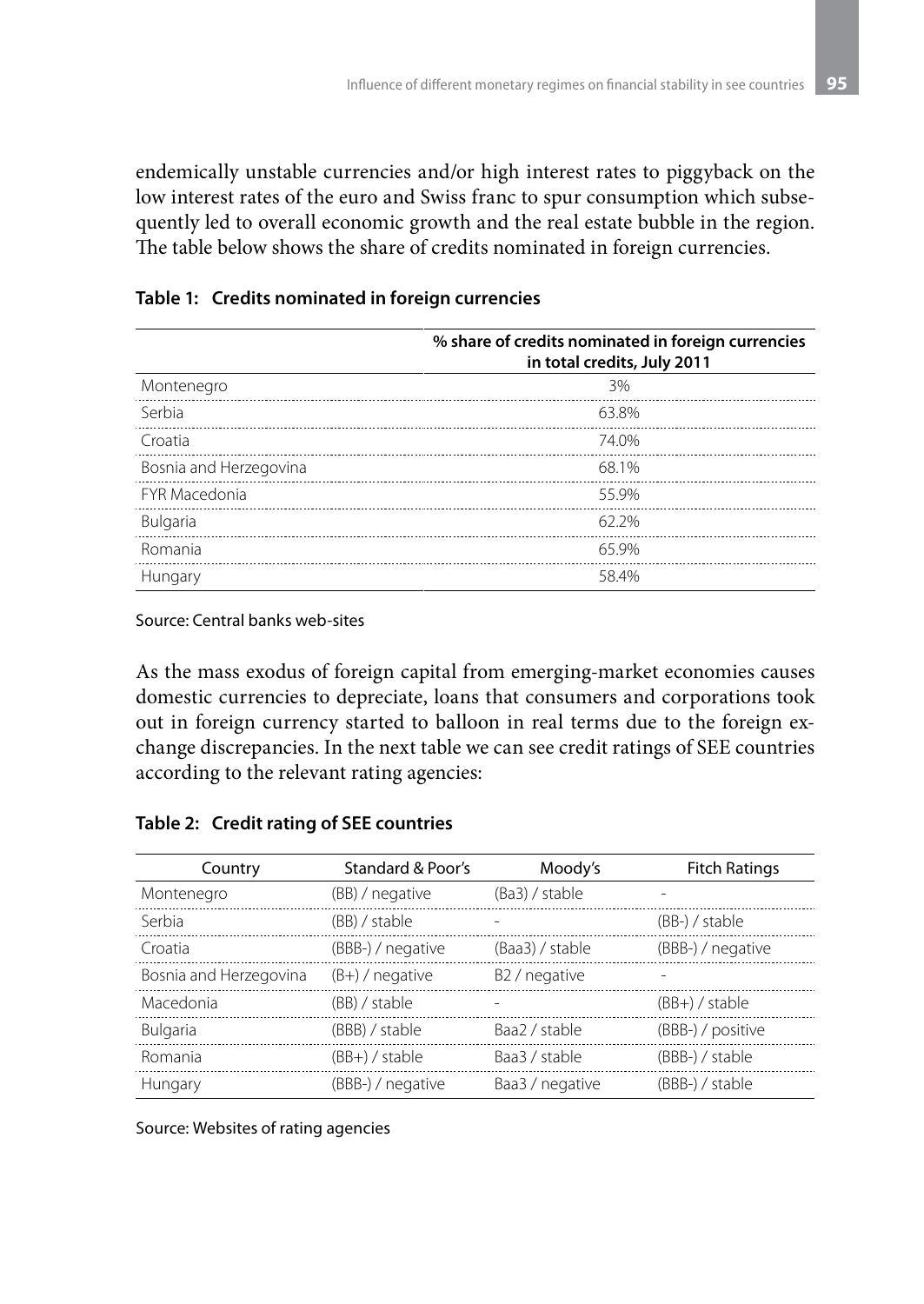According to the rating agencies, there is no SEE country with sufficient foreign currency reserves to cover foreign debt maturing in 2012, should today's problem evolve into a crash that forces the state to step in. That said, foreign banks and foreign companies with subsidiaries in the region bolding most of the debt will not bolt or ask for their loans back en masse. They will be amendable to rolling over the debts or restructuring them so as not to pull the rug out from under their own markets in SEE. However, these foreign "parent" banks active in the region cannot afford to refinance during the global financial crisis, and since the SEE states cannot help them finance by setting aside funds, that leaves the IMF and the EU.

# **3. The principle of impossible trinity in SEE countries and its consequences**

While currencies have stabilized as a result of external bailouts and with no sudden devaluations expected in the near future, the threat of further currency collapses will continue in the medium and long term. This had created a difficult political dilemma for the governments in the region: defend their currencies or stimulate growth.

The advantage of using the exchange rate as a nominal anchor lies in a higher probability that private agents will adjust fast. The exchange rate is much more transparent and thus more credible than money supply or even an anti-inflationary commitment in general. Its significance increases when the exchange rate is pegged to a certain currency, for example the euro, rather than to the currency basket. The negative side of using the exchange rate as a nominal anchor lies in the fact that the exchange rate targeting may trigger the balance-of-payments problem and that the possibilities of pursuing an independent monetary policy under such circumstances would be limited.

The role of an exchange rate in the setup of monetary policy is no longer new and it still remains a hot topic for debates among researchers. Over the last decade, global exchange rate arrangements have undergone momentous changes, with many countries revising their exchange rate policies. Compared to late 1970s, the number of the IMF members with the officially pegged exchange rates has halved, whereas that of floating has doubled. Within the group of pegged regimes, the share of hard pegs increased over the past decade, as a growing number of countries have adopted the currency board, joined currency unions or formally dollarized.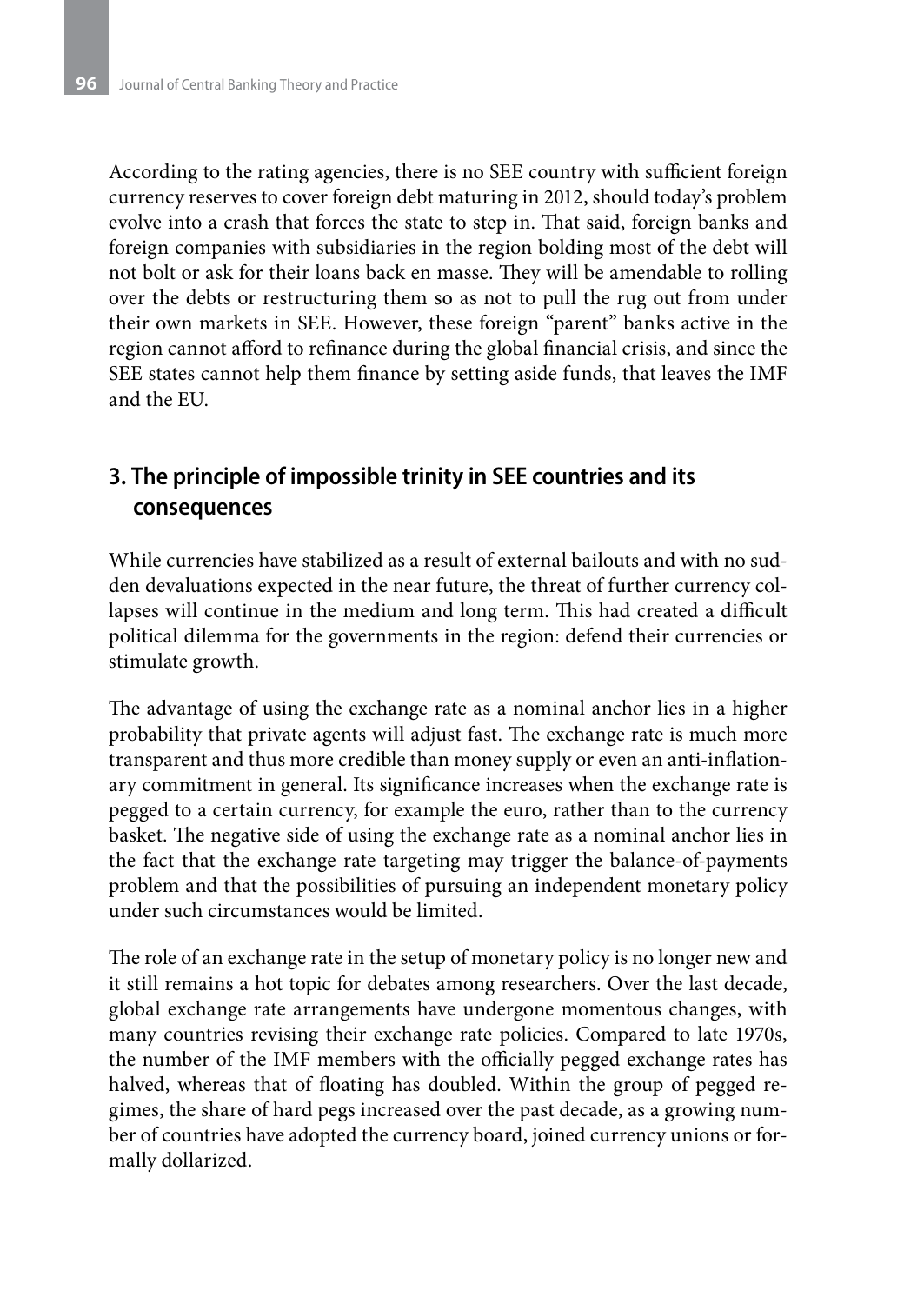Frequent arguments in the literature are those that the only sustainable regimes are free floating and hard exchange rate commitments. Naturally, apart from free floating and hard peg regimes, there is a wide spectrum of intermediate regimes which can be applied.

The set of emerging market crises in the 1990s has led attention to the plight of these countries which have opened up their financial markets. Many observers have put forward the bipolar view – that the only option for these countries is super-hard peg or floating. But, there are two problems with this view. First, in the case of hard pegs such as currency boards or dollarization, currency crises are ruled out, but banking crises are still possible and without a monetary authority they cannot be contained (Chang and Velasco, 2001). The second problem is that of "original sin" (Eichengreen and Hausman, 1999). Because many emerging countries are financially underdeveloped and they have had history of high inflation, they are not able to borrow externally except in terms of foreign currencies such as the US dollar. This exposes them to the serious problems of both maturity and currency mismatches. In the face of a currency crisis, devaluation can lead to serious balance sheet problems, widespread bankruptcies, and debt defaults (Grubisic et al, 2010). The only solution is to achieve future dynamic growth. In the opposite case, this structure can pose a serious problem of maintaining foreign exchange liquidity or exchange rate stability. This is in accordance with the Mundell-Fleming model which states that creators of economic policy are faced with two principle choices:

- 1. to choose effective instruments of economic policy with the given level of financial integration and exchange rate regime;
- 2. to choose level of financial integration and exchange rate regime under certain preferences to the instruments of economic policy

For SEE countries, interest rate discrepancy with the Euro area is not a simple problem to overcome. Larger and more stable economies have lower rates, while smaller and less stable economies have higher rates because investors demand a better return for the risk. SEE countries have to compensate for latent political risks and inflation concerns with high rates, while in the Euro area, the robust and inflation-averse German economy allows the euro to enjoy low rates. Of course, it is always going to be tempting to borrow in euros at low interest rates instead of in forints, dinars, kunas, lei or leva at higher interest rates. SEE countries can either legislate against foreign-currency lending, which would severely curtail credit in the region and thus stunt economic growth (and violate EU rules on the free flow of capital), or they can make a mad dash for the Euro zone. The latter, of course, depends on the Euro area's welcoming the SEE countries into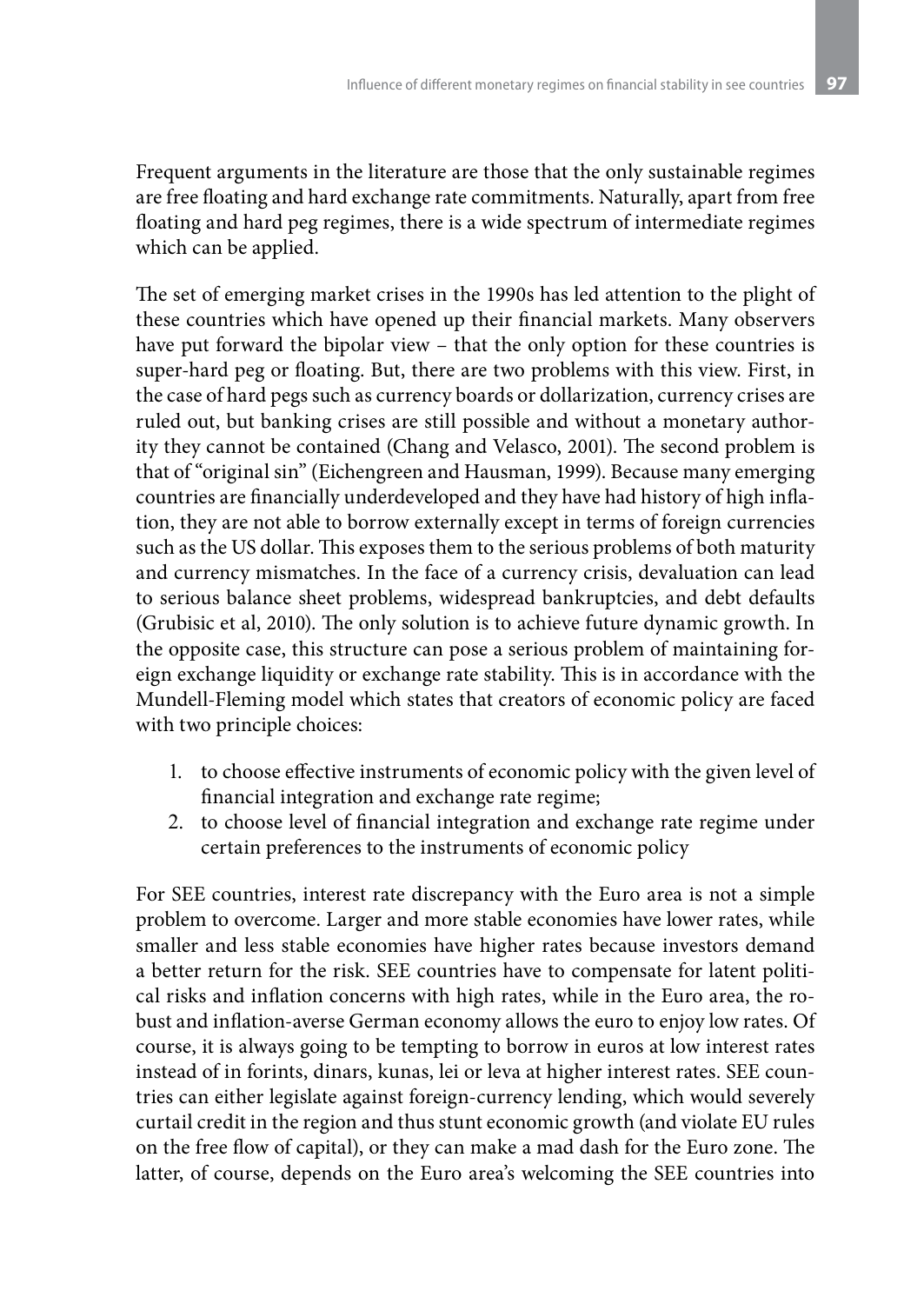the club, which would require the EU to significantly curb its Euro area accession requirements to lower the bar for SEE countries rocked by recession.

### **4. Defining financial instability**

After the recent crisis, trying to look forward, SEE economies "need to be clear what we mean by the phrase financial stability and its close cousin systemic financial risk" (A. Milne, 2010) how we could establish a set of measures and develop adequate macro prudential framework and policy. All over the world, many academic economists were trying to define systemic financial risk and financial (in) stability<sup>1</sup>, but one of the most arguable definitions was given by Besar et al  $(2010)^2$ : "A systemic risk materialises when an initial disturbance is transmitted through the networks of interconnections that link firms, households and financial institutions with each other; leading as a result, to either the breakdown or degradation of these networks". We could extended this definition with definition of A. Milne (2009) arguing that this occurs when there is "widespread breakdown of financial flows". Indeed, we could break down each crisis to the main financial system elements: financial institutions (systemically important or not, through the network of financial intermediation); financial markets (through prices and quantity reflecting funding and/or market liquidity as well as booms and busts); and a major disruption of financial infrastructure and financial flows $^3.$  The aftermath of these elements then leads to loss of confidence and transmitted loss of output and employment.

Following the aforesaid definition, we can add the next complementary definition (P. Tucker 2011): "financial stability prevails where the financial system is sufficiently resilient that worries about bad states of the world do not affect confidence in the ability of the system to deliver its core services to the rest of the economy"<sup>4</sup>, respecting two very important categories: "confidence"<sup>5</sup> and "resilience". Confidence is the key product of financial system. Over the past three

 $^1$  See CGFS Papers, (2010) No38, Macroprudential instruments and frameworks: a stocktaking of issues and experiences, BIS, May 2010, page 17th.

<sup>&</sup>lt;sup>2</sup> Besar D., P.Booth, K.K.Chan, A.Milne and J.Pickles (2010), "Systemic Risk in Financial Services", British Actuarial Journal 14.

<sup>&</sup>lt;sup>3</sup> See, Haldane A. (2009), "Rethinking the Financial Network", Bank of Engladn Publications

<sup>4</sup> Tucker P. (2011),''Macroprudential policy: building financial stability institutions'', speech at the 20th Annual H.P.Minsky Conference, N.York

<sup>5</sup> See, Ingves S. (2009),''A Cure Crisis: Confidence, Confidence and Trust", Sveriges Riksbank, Eurofil Forum, Gothenburg, September 2009.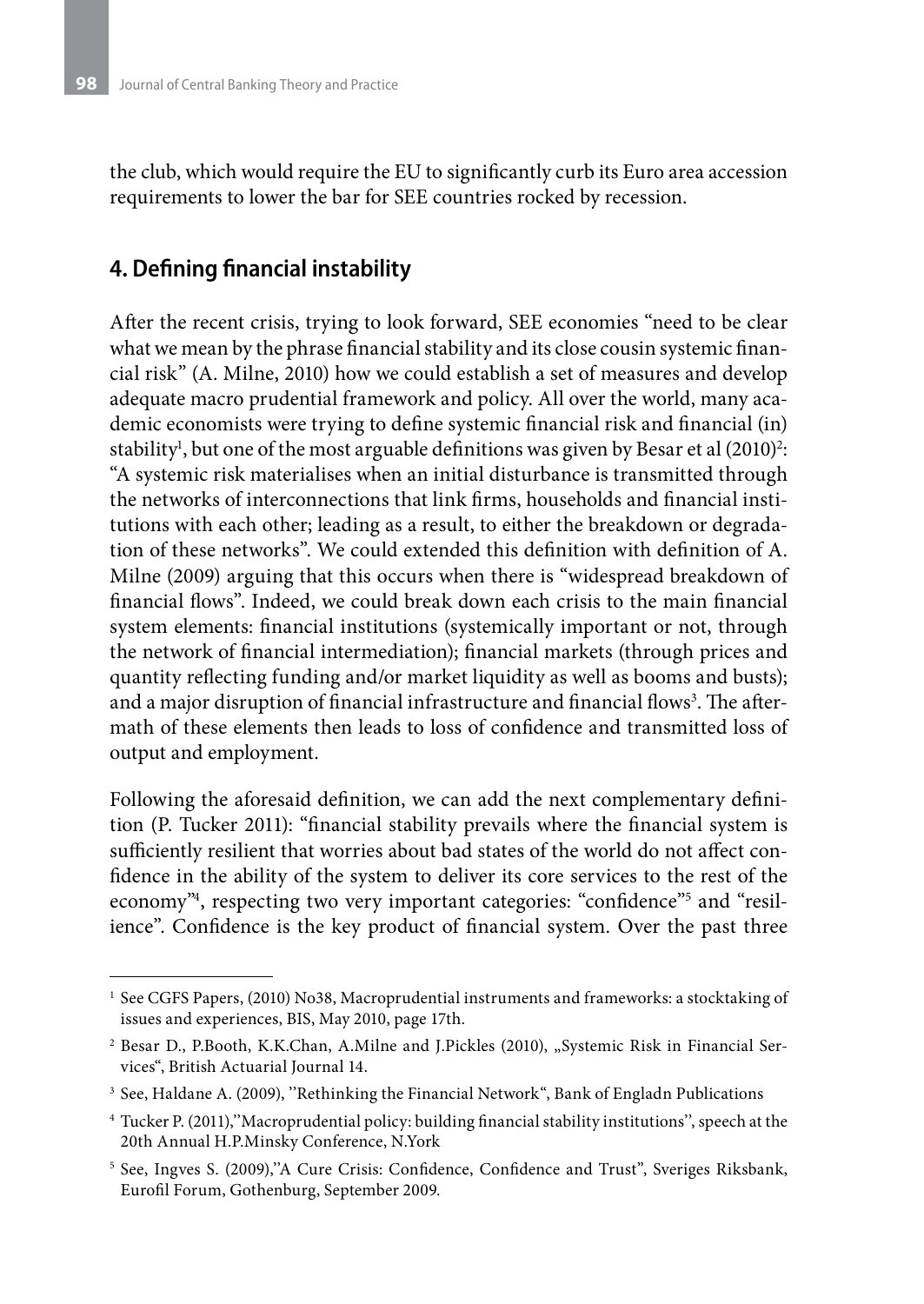years, many economies, central banks and governments have demonstrated that we need to preserve the key services that the financial system provides to the real economy and that they have instruments, measures and actions to maintain stability and offer relatively quick and relatively successful response in the area of basic financial services of its financial system: payments and transactions deposits (central bank money); and liquidity of banks and/or segments of particular markets (with certain costs). On the other side, considering financial services related to intermediation of savings and investment via credit and equity (leverage); and insurance and risk transfer; measures and actions have shown relatively powerless to fulfil expected effects. Thus, we can be sure that instability is characterized by problems in one part of the financial system, and practically we have seen that authorities are more effective in the "money" area then in the "credit" area. Therefore, it will be useful for SEE countries and their supervisors to consider the future role, quality and quantity of credit (debt) cycles.

# **5. Key aspects of macro prudential policy**

Post-crisis debates have resulted in the emerging consensus that financial stability should be an objective of central bank delivering, but the opinion is divided to what extent it can be considered an additional objective. In the meantime, many SEE economies had financial stability as an additional objective of their monetary policy framework and therefore used multiple instruments, including quantitative tools, ratios and limits, to moderate and control the rate of domestic credit growth as well as monetary impact of large capital flows (Serbia, Croatia). However, while a large number of arguments speak in favour of acceptance of financial stability as a central bank objective, there is an open discussion about what should be cover in the financial stability framework and how it should be implemented.

After all, the SEE economies are aware that they must adopt the "third arm of macro-economic policy, so-called macro prudential policy"6 and consider financial stability like an instrument as equal as price stability. In that sense it will be very useful to follow two global-wide initiatives:

1. Adopt the proposed Basel III standards simultaneously with banking systems in developed countries which are home countries for banking groups operating in CEE-SEE. The Basel Committee has recently devel-

<sup>&</sup>lt;sup>6</sup> Haldane A., (2011), "Risk off", Paper by Mr Andrew Haldane, Executive Director, Financial Stability, of the Bank of England, 18.08.2011.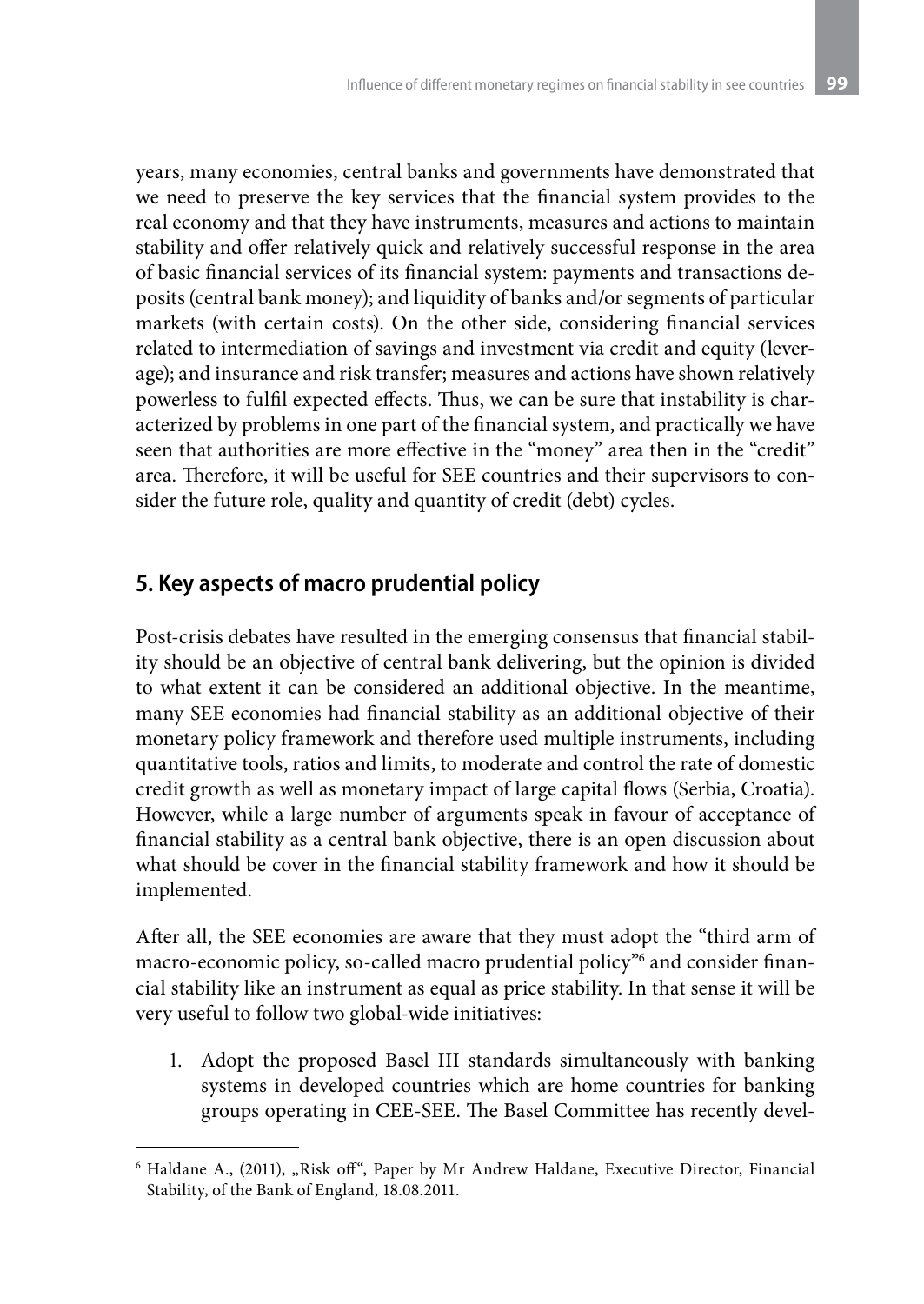oped a set of prudential tools to strengthen the resilience of the financial system and mitigate systemic risk. Some elements of the new liquidity and capital regime under Basel III should help mitigate systemic risk. Higher level and quality of capital should improve self-insurance of financial institutions and ensure enhancement in loss absorption capacity of regulatory capital. In addition to, the new leverage ratio should prompted banks to increase capital commensurate to asset expansion and will appropriately integrate off-balance sheet items that had been the major source of leverage in a crisis. Also, in a meantime, BCBS has developed guidelines for one potential macroprudential tool – bank's countercyclical capital buffer, intending to "control" deviations in the credit-to-GDP ratio from their long-term trend. The BCBS believes that it can be a reliable early warning indicator of future crises across a wide range of countries. Capital conservation buffer, countercyclical buffer and forward looking provisions are some of the measures that have been set in Basel III to address procyclicality. The financial strength and risk management capability of the banking sector are therefore important in ensuring that the sector will be able to withstand potential difficulties.

2. Establish an explicit macroprudential regime, as the UK government did in July 2010 – when it announced the new Financial Policy Committee (FCP) to execute macroprudential policy<sup>7</sup>. Studying this case we can conclude that FCP is housed in the central bank and its objective is to protect and enhance the resilience of the financial system against risks including "unsustainable levels of leverage, debt or credit growth". If we know that each crisis (see Reinhardt and Rogoff, 2009) has been driven by unsustainable increases of indebtedness supported by widespread availability of credit and over-extension of private sector balance sheets (leverage) – which on the other side led to substantial rises and subsequent correction of asset prices (foreign exchange 1970s; shares 1980s; bonds 1990s; mortgages 2000s…) – we can understand that therein lies a key challenge for FCP. As Haldane A. said, "in framing macroprudential policy today, both these factors need to be weighted: on the one hand, enhancements to the risk-bearing capacity of the financial system to repair balance sheets;

<sup>7</sup> The institutional set-up across countries: EU-The European Systemic Risk Board (ESRB) was established in January 2011; Malaysia-Under the 2009 Central Bank of Malaysia Act, the bank has been given the financial stability mandate; Mexico – in July 2010, a Presidential decree led to the creation of the Financial Stability Council; USA-The 2010 Dodd-Frank Act established a new Financial Stability Oversight Council.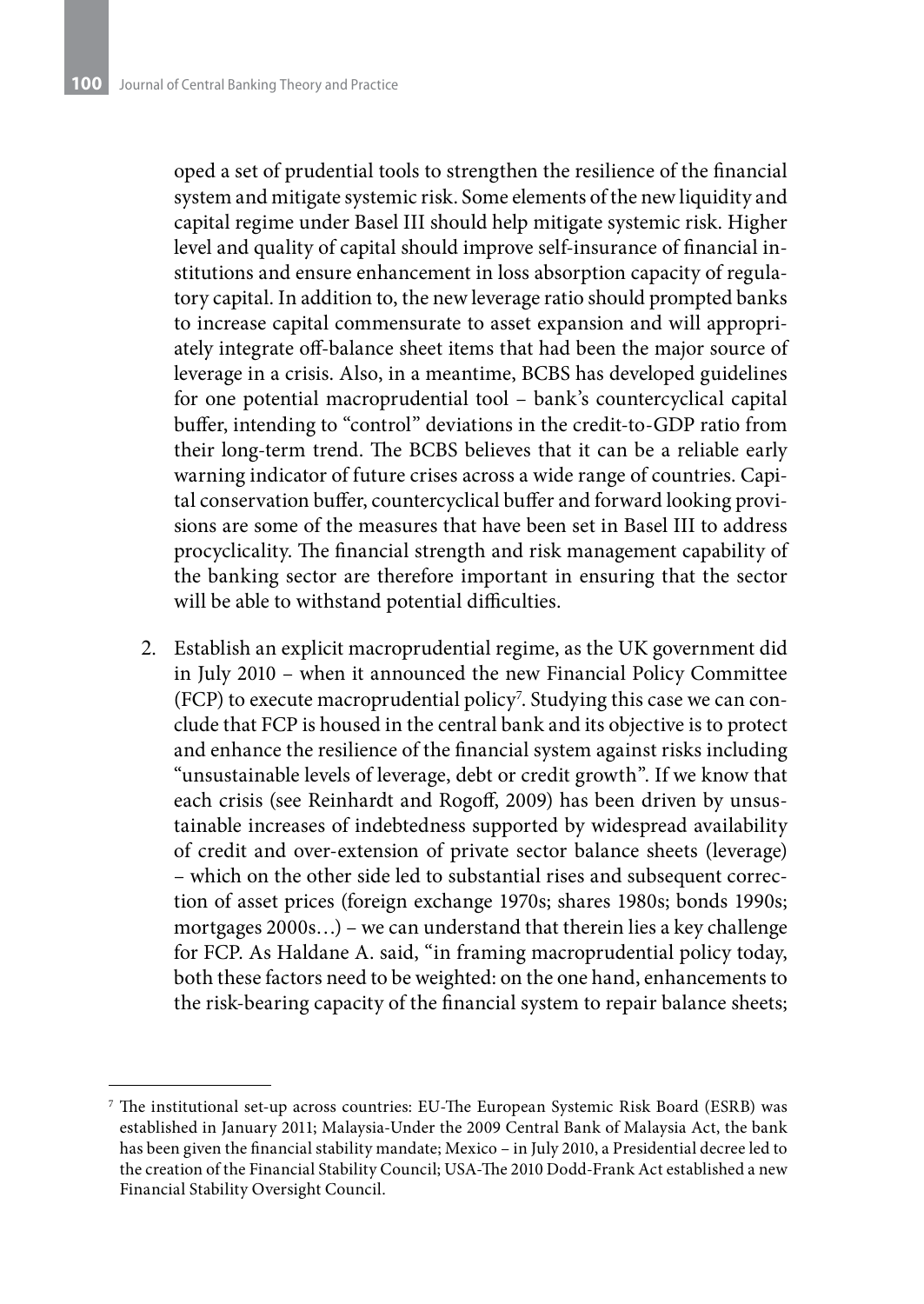on the other, encouragement for the risk-taking capacity of the system to boost credit supply"8 .

Considering the key aspects of macroprudential policymaking, the first step for the SEE economies will be to identify a macroprudential authority that should have clear mandate and objectives and which should be given adequate powers, matched with strong accountability. Following the practice and recent experience in developed countries, and respecting the role of central banks, we can conclude that the central bank should be given a prominent role in macroprudential policymaking. In the second step, the macroprudential authority (body) must develop a set of instruments brought under its direct control and trying to encompass all important providers of liquidity, maturity, credit, risk and asset transformation. As we can see, macroprudential policy seeks to limit the buildup of systemic, or system-wide, financial risk. In that sense, just like the third step, the monitoring of systemic risk should cover all potential sources of systemic risk, regardless of their nature or dimension (internal or external; time dimension or cross-sectional dimension).

On this basis, the single authority would start with analyses of two dimensions of the system-wide risk: time dimension (ample credit availability; rapid increases in asset prices; leverage; maturity mismatches) and cross-sectional dimension (similar exposures; direct balance sheet linkages) of risks to financial stability (Borio and Crockett, 2000)<sup>9</sup>. The next step would be to separate macroprudential policy into a cyclical part and a structural part. This is necessary, bearing in mind that the cyclical part relates to the build-up of financial imbalances over time and contains time-varying instruments for effective stabilising of financial imbalances, while the structural part contains instruments for effective addressing risks to financial stability due to externalities within the financial system.

Trying to be effective, we should develop an integrated macroprudential policy framework that will demand from us to understand the objective, intermediate targets, a scope of analysis, decision-making, a set of powers and instruments and their governance. In this context, it is very useful to develop a coherent framework and define the macroprudential policy based on three defending lines. The first line aims to prevent any impact on the system (risks are out of the door) actively limiting the build–up of risks. The second line must focus on strengthening

<sup>8</sup> Haldane A., (2011), "Risk off", Paper by Mr Andrew Haldane, Executive Director, Financial Stability of the Bank of England, 18.08.2011.

<sup>9</sup> See Schoenmaker D. and Wierts P., (2011), ''Macroprudential Policy: The Need for a Coherent Policy Framework'', Duisenberg School of Finance, DSF Policy Paper Series.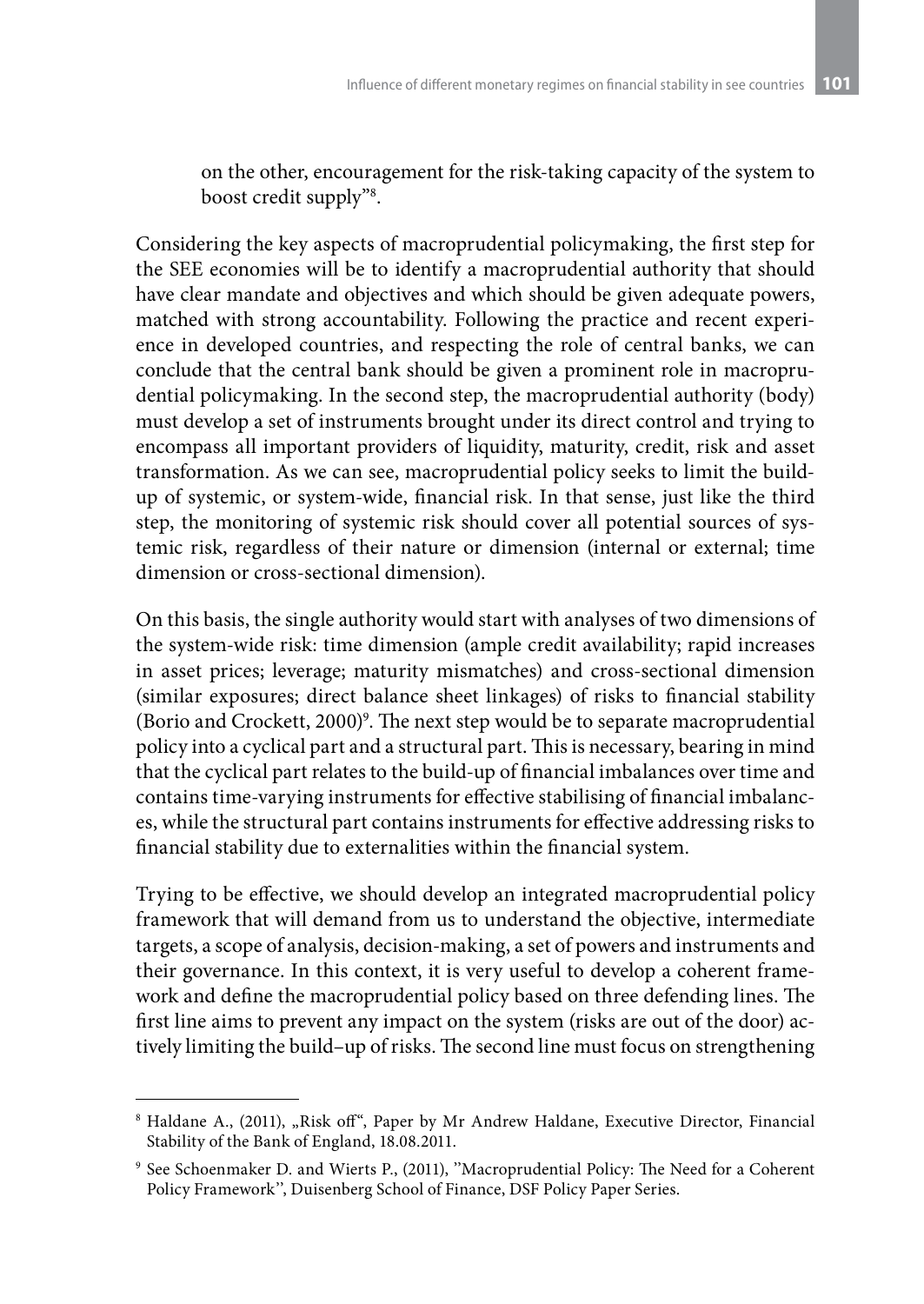the system resilience and preparing it to build-up to resist the pressure of incoming problems (risks are at the door). The resilience of the system will depend on that of its component parts and relationship among them (firms, infrastructure and markets). The third line is when the crisis is "in the door – in the house" and we must have adequate crisis management framework and with the focus on the entire financial system and systemic risk.

Considering equally each of these steps each SEE macroprudential authority must respect a specific structure of their own financial system, macroeconomic situation, monetary and fiscal policy. For example, majority of the SEE economies have very characteristically significant capital flows. Obviously, the primary concern in the SEE economies about large capital inflows is the fear of sudden stop of capital inflows with all pursuing impacts on current account and economic growth, from one side, and effort to provide painful restructuring of the economy from non-tradable to tradable goods, and a large correction in the exchange rate with potentially large balance sheet effects, which could result in high volatility and output losses. Therefore, there is a concern in the SEE economies about resuming and maintaining capital inflows and the challenges they impose on monetary and macroeconomic policy that must provide a landscape in which capital inflows are to be driven primarily by medium-term growth prospects rather than interest rate differentials.

### **Conclusion**

The example of SEE countries strongly supports the case that FDI can be described as a double-edge sword. In the period of great expansion, a feature of FDI flows is that their *share in total inflows is higher in riskier countries*, those with risk measured either by country credit rating for sovereign (government) debt or by other indicators of country risk. It also shows that FDI share is higher in countries where the quality of institutions is lower. In the context of the current financial crisis, FDI seem to be very sensitive to macroeconomic instability and relevant country risk. This is the case with all SEE countries and it suggests that countries should be cautious about taking too uncritical attitude towards FDI benefits. It is the reason why a high share of FDI in total capital inflows may be a sign of, a host country's weakness rather than its strength. However, it is not the criticism against FDI itself. It is just the reason more for SEE countries to concentrate on improving the investment environment and market functioning. In that way, FDI inflow would be more stable during a financial crisis.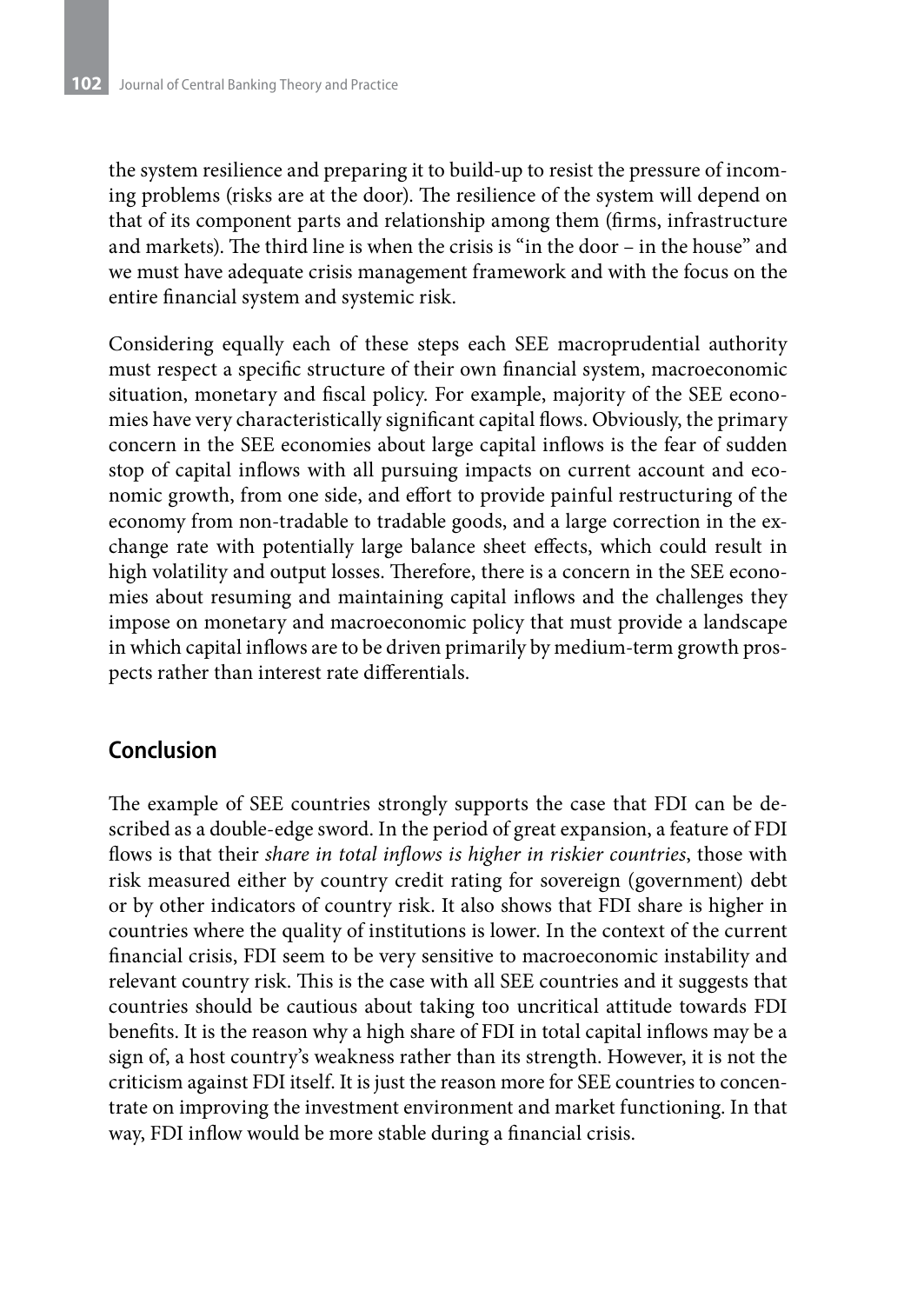The massive inflow of foreign capital in SEE countries that made the boom years possible is now the source of a very large problem for the region because this region is highly indebted externally. Most of this debt is private, which means that governments themselves are not greatly indebted. However, massive defaults in the private sector are a problem for the government which, at the end of the day, is the guarantor of last resort. Furthermore, a large proportion of the debt, taken out by both households and businesses, is denominated in foreign currencies. The danger of foreign currency loans, however, is that they are exposed to the exchange rate fluctuations.

Considerable dilemmas were also raised by the recent IMF study which recommended euroization as a monetary policy regime for Central and East European countries as a mechanism for overcoming the consequences of the global financial crisis more easily. The key long-term challenges for the SEE economies are how to ensure that the economic and financial system can adjust flexibly to the key drivers of change. Looking ahead, it is crucial to avoid the re-emergence of macroeconomic imbalances in the future and to ensure a sustainable convergence process towards the EU and the new Basel III standards.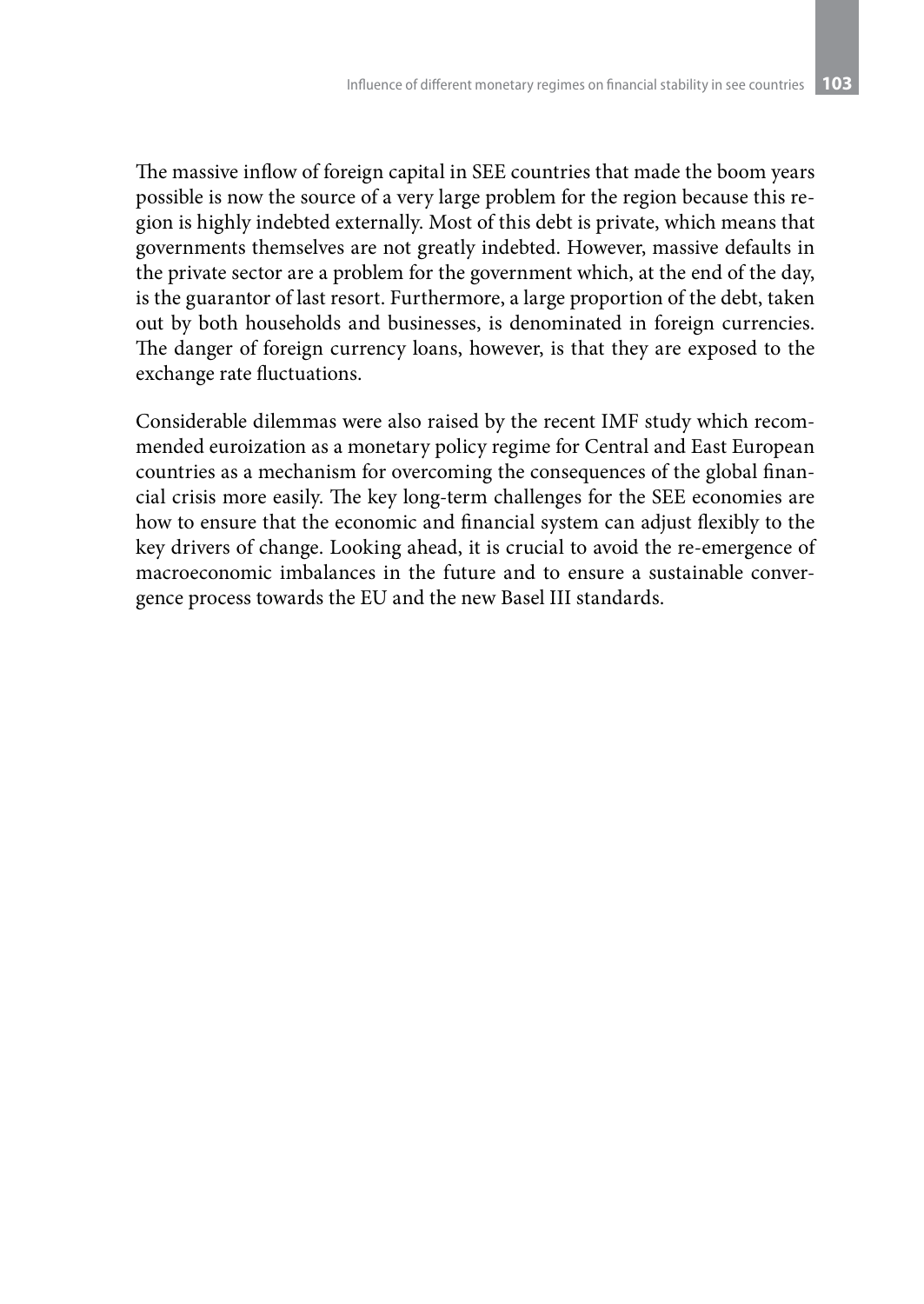# **References**

- 1. Albuquerque, R. (2000) The Composition of International Capital Flows: Risk Sharing through Foreign Direct Investment, *Bradley Policy Research Center Working Paper* No. FR 00-08 Rochester, New York: University of Rochester.
- 2. Altman Caspar T., (2007), 'Cross-Border Banking in Central and Eastern Europe, Issues and Implications for Supervisory and Regulatory Organization on the European Level, Wharton School, University of Pennsylvania, 2007.
- 3. Bank of England (2009), "The Role of Macroprudential Policy: A Discussion Paper".
- 4. Berg, A., Papageorgiou, C., Pattillo, C., Spatafora, N. (2010) The End of an Era? The Medium- and Long-term Effects of the Global Crisis on Growth in Low-Income Countries. *IMF Working Paper 10/205*, Washington: International Monetary Fund.
- 5. Blanchard, O., Das, M., Faruqee, H. (2010) *The Initial Impact of the Crisis on Emerging Market Countries*, Washington: International Monetary Fund.
- 6. Besar D., P.Booth, K.K.Chan, A.Milne and J.Pickles (2010), "Systemic Risk in Financial Services", British Actuarial Journal 14.
- 7. BIS CGFS Papers, (2010) No38, Macroprudential instruments and frameworks: a stocktaking of issues and experiences, BIS, May 2010, page 17<sup>th</sup>.
- 8. Borio C. (2003), "Towards a macroprudential framework for financial supervision and regulation?", CESifo Economic Studies, vol49, no 2/2003, pp 181- 216.
- 9. Borio C., Furfine C. and Lowe P., (2001): "Procyclicality of the financial system and financial stability: issues and policy options" in "Marrying the macro and micro-prudential dimensions of financial stability", BIS Papers, no1, March, pp1-57.
- 10. Borio C. (2010), "Implementing a macroprudential framework: Blending boldness and realism", BIS.
- 11. Brunnermeier M., Crockett A., Goodhart C., Hellwig M., Persaud A., and Shin H., (2009): "The fundamental principles of financial regulation", Geneva Reports on the World Economy, no11.
- 12. CGFS (2009), 'Capital flows and emerging market economies', report submitted by a working group established by the CGFS, CGFS Papers, No. 33 (January); and G20 (2008), "Study group on Global Credit Market Disruptions", paper prepared by Australia.
- 13. Chang, R. and Velasco, A. 2001. "A Model of Financial Crises in Emerging Markets", *Quarterly Journal of Economics*, Vol. 117.
- 14. Constancio V., (2010)'Catching-up strategies after the crisis', Keynote lecture at the Conference on European Economic Integration (CEEI) 2010, Vienna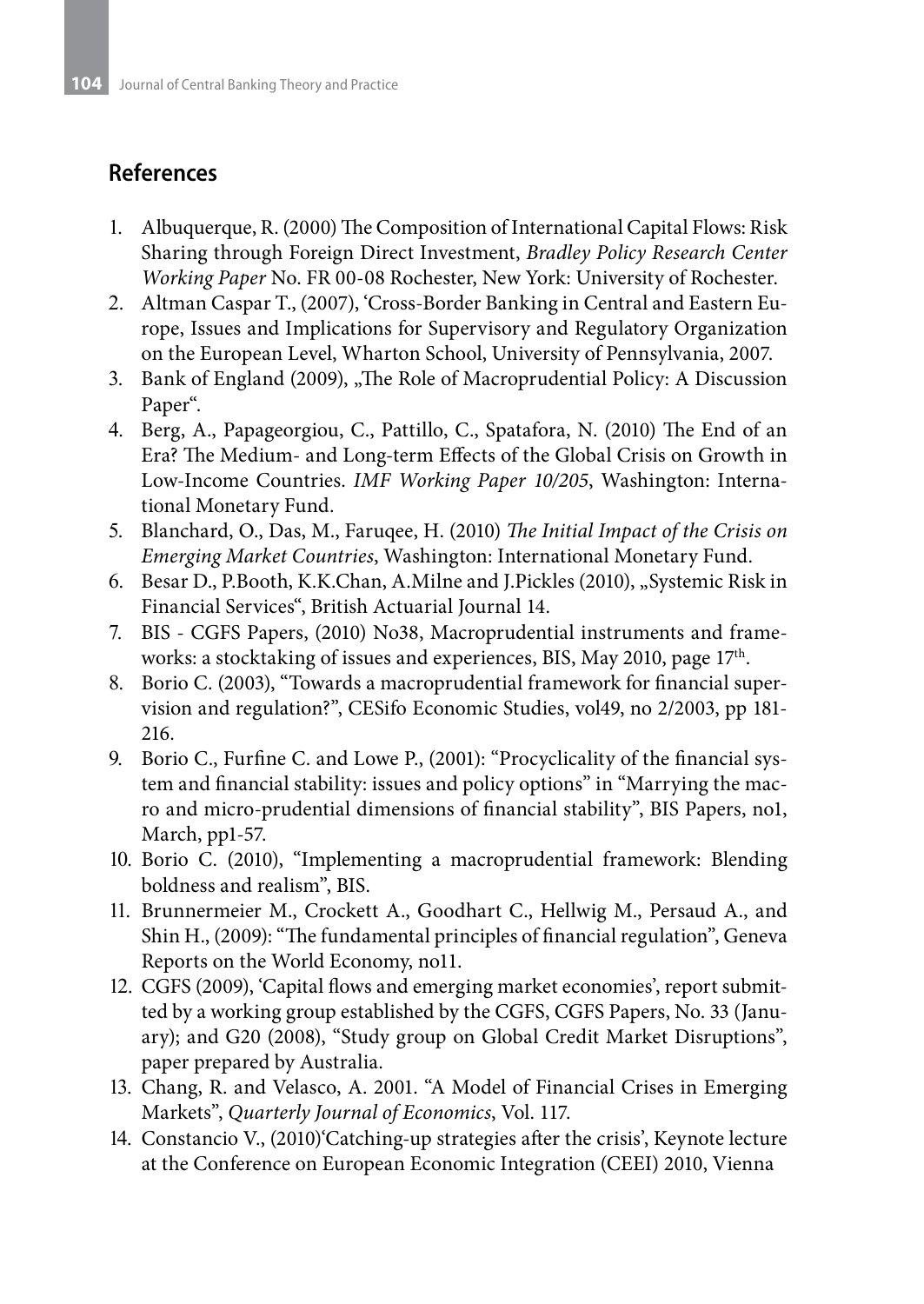- 15. ECB (2010), The Impact of the Financial Crisis on the Central and Eastern European Countries, ECB Monthly Bulletin, July 2010.
- 16. Eichengreen, B., Hausmann, R. (1999) "Exchange Rates and Financial Fragility". *NBER Working Paper*. National Bureau of Economic Research. No. 7418.
- 17. FSB, IMF, BIS, (2011), "Macroprudential policy tools and frameworks", Update to G20 Finance Ministers and Cetnral Bank Governors.
- 18. Fullani A., (2010) Macrofinancial stability in EU candidate countries and potential candidate countries – lessons to be learned, High –level Policy Workshop on Macro-prudential Policy, Frankfurt am Main, December 2010.
- 19. De Gregorio J., "Macroprudential regulation, financial stability and capital flows", 13th Annual Internatioal Banking Conference, Chicago, September 2010.
- 20. Grubisic, Z., Djukic, M., Redzepagic, S. 2010. "The Principle of Impossible Trinity: Does it Count for Serbia during the Pre-crisis and Post-crisis Period?", *Influence of Global Economic Crisis on CEE Region: Possible Way Out*. Kosice: Technical University of Kosice, Faculty of Economics, p.161-170.
- 21. Haldane A. (2009), "Rethinking the Financial Network", Bank of England Publications, speeches.
- 22. Hausmann, R., Arias, F. (2000) Foreign Direct Investment: Good Cholesterol? *Research Department Working Paper*, No 417, IADB.
- 23. Herzberg V. and Watson M. (2007), 'Economic Convergence in South-Eastern Europe: Will the Financial Sector Deliver', SUERF, Vienna, 2007.
- 24. IMF, (2011), "Macroprudential Policy: An Organizing Framework", Prepared by the Monetary and Capital Markets Department, Approved by Jose Vinals, March 14, 2011.
- 25. Ivanović P. and Balaban M. (2009), The Impact of Global Financial Crisis on Serbian Banking Sector – The NBS Response, University of Nice-Sophia Antipolis, CEMAFI Nice, October 2009.
- 26. Mersch Y., (2010), 'Shaping a new regulatory framework international banking at the crossroads', speech at the conference 'the Emerging Framework to Strengthen Banking Regulation and Financial Stability', Abu Dhabi, November 2010.
- 27. Milne A. (2009), "Macroprudential Policy: What Can It Really Achieve", Oxford Journal of Economic Policy25(4), 1-22.
- 28. Rohatinski Ž. (2009), Economic Crisis and Monetary Policy, Speech prepared for a round table at the HAZU Department of Social Sciences: Crisis and Economic Policy Frameworks, Zagreb 7 July 2009.
- 29. Stratfor, (2010) State of the European Banking System, The Market Oracle, Newsletter, July 2010.